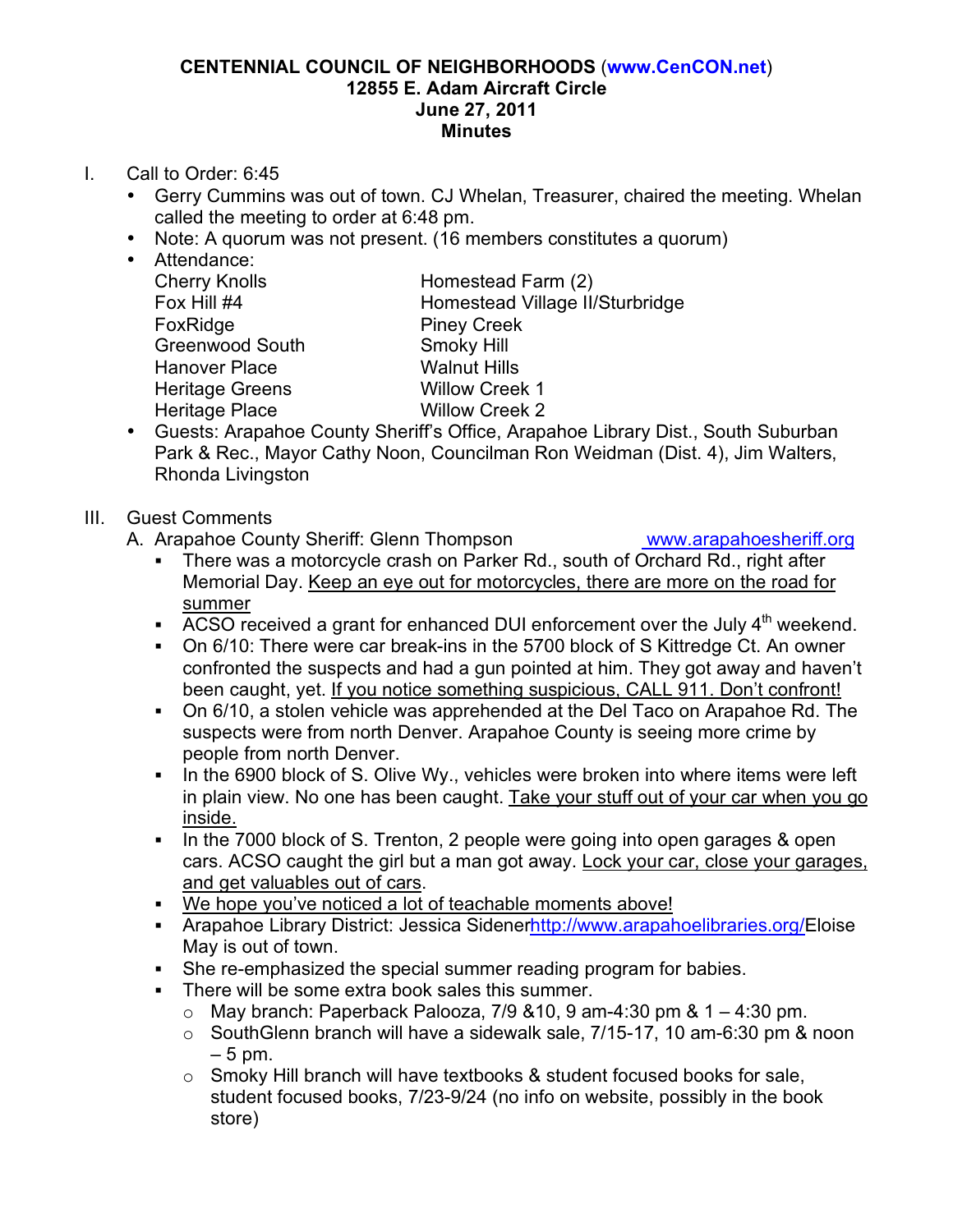- ! Williams: When do Kindle ebooks come on line? JS: they're not ready to go, yet.
- C. South Suburban Park & Rec. District: Teresa Cope http://www.SSPR.org
	- **.** There will be a free Gazebo Concert,  $7/10$ ,  $3 5$  pm, deKoevend Park
	- ! There's a golf coupon on the website, good through 9/1, 2 for one greens fees. It can be used as many times as you want, just print it out again.
	- **There will be 10% off sale on passes 7/4-10.**
	- ! There will blood screenings in July, all 7 9:30 am, no appt necessary: Goodson, 7/20; Family sports, 7/30.
	- ! SSPRD is undergoing \$3.5M in improvements projects: deKoevend, Arapahoe Park, Holly Park, Abbott Park, Otero & Rusty Sun tennis courts; Centennial Link trail (Univ. – St. Paul)
	- ! On 7/22 there will be a Collector Road Show at Goodson, for \$5 fee you can have 1-3 treasures appraised, 1-4 pm. You must call for an appt:730-4605.
	- ! C. Noon added: Weigh & Win Kiosk at Goodson (w/Kaiser & Incenta), will pay for weight loss. There's a traveling kiosk for neighborhood events. There will be a Team Challenge starting 7/1: Weightandwin.com for team registration
	- ! Fact: 1 out of 5 health care dollars in the US goes toward caring for people with diabetes. SSPRD website has simple loop walking trails and other good advice for simple steps for care.
- D. Arapahoe Park & Rec. District: DeLos Searle, not present www.aprd.org

- ! Delos Searle sent me an email last month to notify members that the age for Senior discounts is 62 for the APRD.
- E. Fire Districts: Becky O'Guin, not present
- www.cfpd.org, www.littletongov.org/fire, www.southmetro.org
- F. Cherry Creek Schools: not present http://cherrycreekschools.org
- 

G. City of Centennial www.centennialcolorado.com

- 1. Noon
	- The annual Centennial Battle of the bands on 6/11 was a great event.
	- ! Two Nights at the Movies are coming up: 7/8, Trails Rec. Center and 7/16, deKoevend Park. Centennial Under the Stars, at the Centennial Medical Plaza will be held on 8/13.
	- ! There was a brief discussion on a Centennial bond issue. The end result of the City Council's discussion is that there will be none this year. The citizen survey showed, truly, not right now.
	- ! There's a new product being tested for street resurfacing: reclamite.
	- ! Council authorized an additional \$150K to go to more concrete repairs, to catch up with some of the backlog.
	- ! Civic Center Park is cruising right along. The bulk of work will be done this year, but grass & trees won't be established. There will be a kick off in Sept., but no heavy use until end of 2012, so grass, bushes & trees can establish.
	- ! Southwood will be getting a Neighborhood Traffic Management project this year.
	- Wells: In your discussions with health care businesses, have you heard anything about tying weight loss to B.M.I.? Noon: I don't talk with health care business in that way, the city's not involved in health care.
	- ! Bain: Is the City partnering with Break for Bella? CN: we're supporting it but not actually doing anything with it.
	- ! Whelan: Why isn't street cleaning published in a more available way? Folks need to get their vehicles off the street when it's happening. Noon: I'll check on this.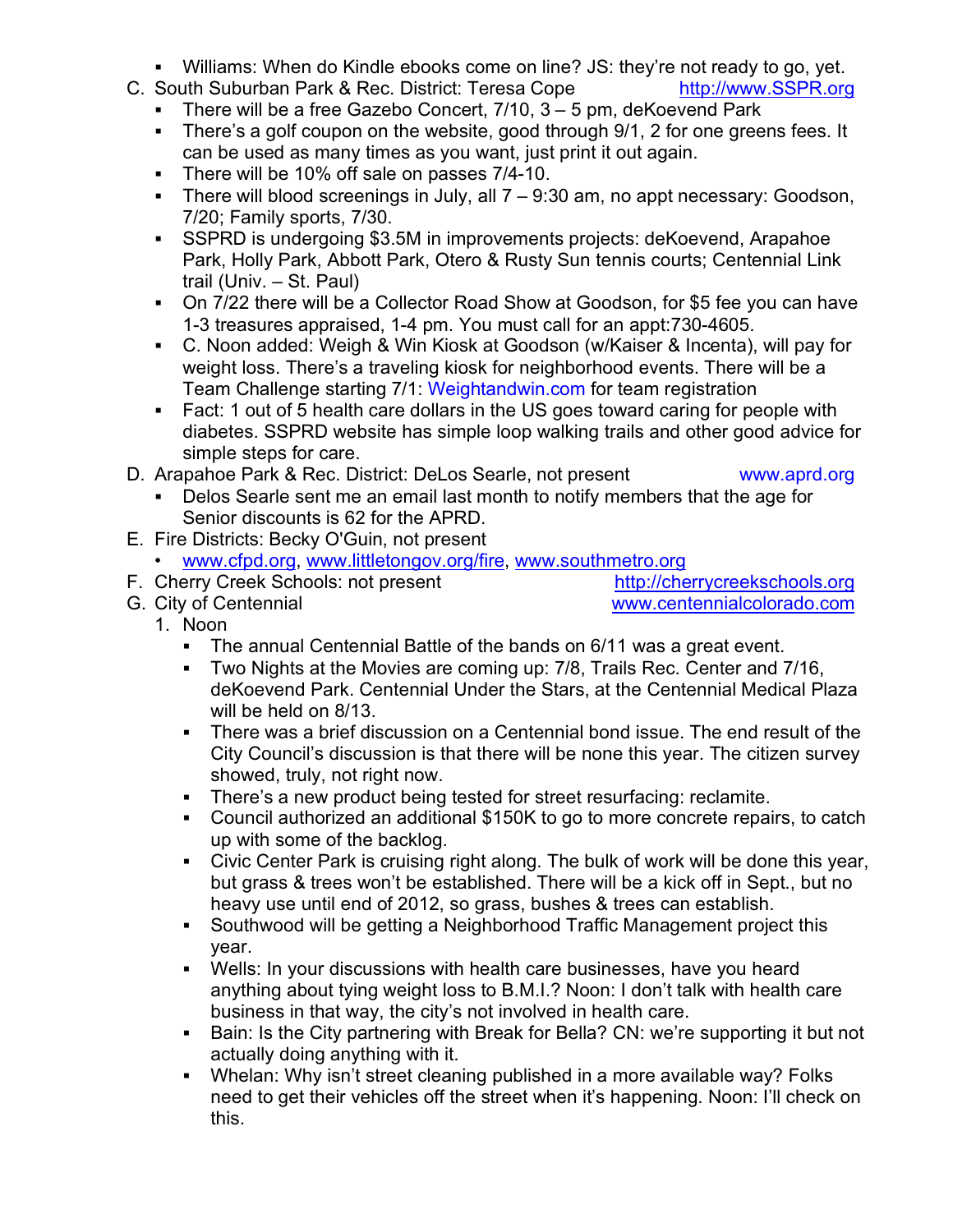- 2. Weidmann:
	- ! Sue Bosier's censure. Once a certified complaint was lodged, the City was required to go to trial. City Council were the jurors. (Noon: there were actually 2 trials, first was the hearing to dismiss council members for conflict of interest. Bosier gave her statement in the first trial and left. There was no cross examination and she left. Long description of why no one was dismissed. In the trial for removal of signs & misrepresentation to a police officer, she was found guilty on both charges. Letter of reprimand for the first, public censure & she cannot run for mayor pro tem for a year for the second.
- II. Community Associations Institute, Jim Walters (303-242-6952, walters@ecoandroof.com)
	- ! This was a discussion about where to hold our Sept. Roundtable. It should be in the third week of Sept. Several places were discussed and you'll get more information once it's set up.
	- Topics: legal issues, reserve now or assess later, selecting & working w/management co., how do you get the word out, insurance, working with committees
- III. HOA Forum: Where CenCON members can share questions and problems
	- ! There was quite a discussion on the Verizon cell towers going in at Holly & Dry Creek and Colorado & Dry Creek.
	- ! Koch: Question about the speed monitor in his neighborhood. Noon: Speed signs are set to only flash when the speed of a car is over a set point. Therefore, it may appear not to be working when drivers are doing the speed limit, but data is being collected.
- IV. CenCON Business
	- A. President's report, C.J. Whelan
		- **There was more discussion on the July Field Trip**
		- ! ACSO was suggested and Suhaka will explore that option.
	- B. Temporary Secretary, Andrea Suhaka
	- The group concurred that the 23 May minutes were fine as emailed. (no quorum)
	- C. Treasurer's report, C.J. Whelan
		- Whelan was finally able to connect with Strickland. Paperwork is still in disarray
		- Whelan reported that we have \$2,191.97 in savings and \$161.42 in checking.
	- D. First Vice President, Membership, Andrea Suhaka
		- This has been a little disjointed with Strickland's leaving, but it appears we have 47 members.
		- She's attempting to connect with the Holly Creek Condo. Assoc.
- V.  $2^{nd}$  Vice President. Plans, Ed Bain: There were no plans for June.
- VI. Adjourn: The meeting was adjourned at 8:37 pm.

Minutes respectfully submitted by Andrea Suhaka.

See attached report from Chief Jerry Rhodes of Cunningham Fire.